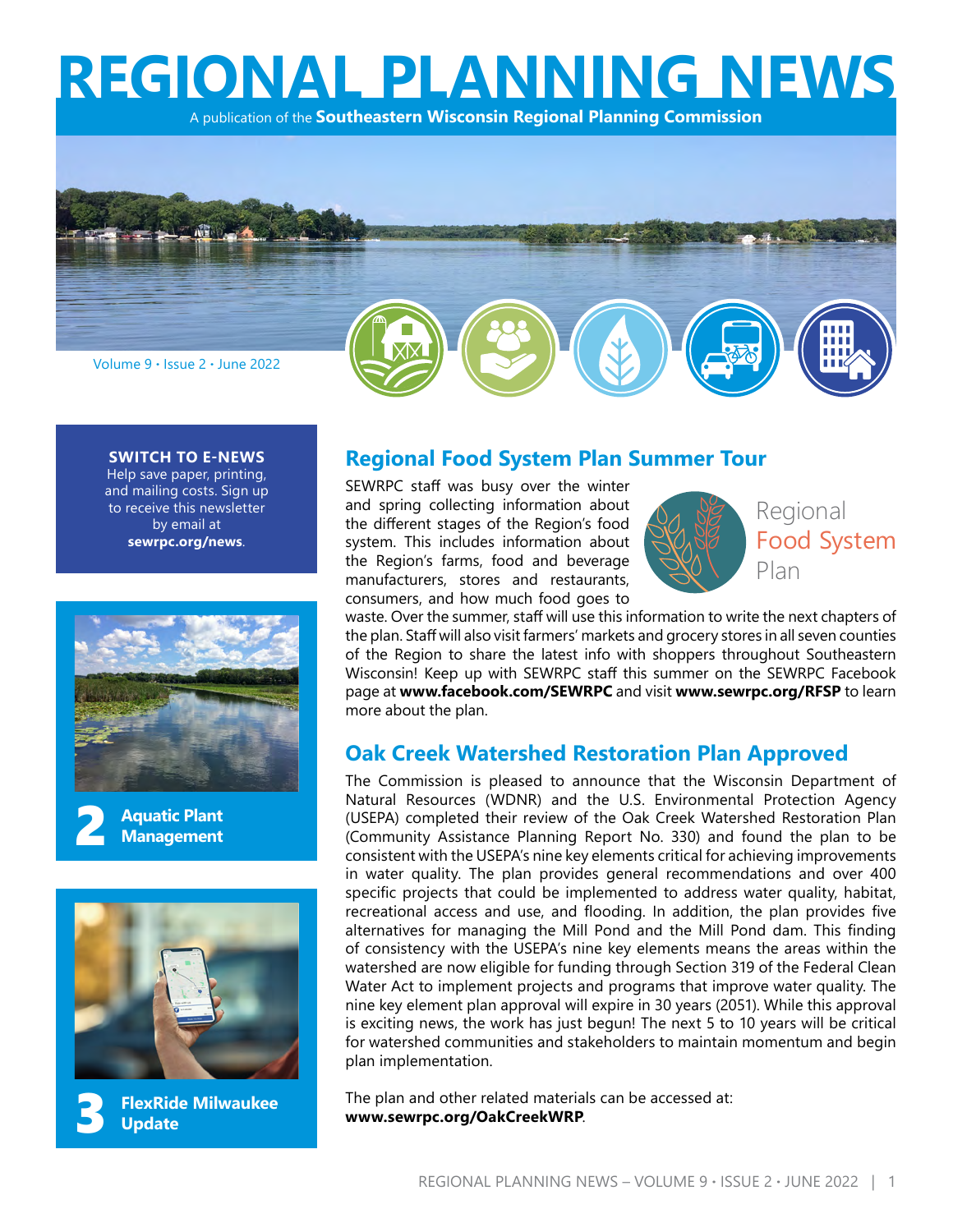#### <span id="page-1-0"></span>**ENVIRONMENTAL**





## **Aquatic Plant Management Planning in Waukesha and Walworth Counties**

The Commission recently completed Memorandum Report No. 260, *Aquatic Plant Management Plan for Eagle Spring Lake, Waukesha County, Wisconsin* and an aquatic plant management plan update for Pewaukee Lake. In addition, plans for School Section Lake in Waukesha County and Delavan Lake in Walworth County are forthcoming. These plans have received WDNR approval and have been used to prepare harvesting permits for their respective waterbodies. Below are some specific efforts related to the Commission's aquatic plant management planning program. For more information, vist **www.sewrpc.org/lakeandstream**.

With assistance from the Delavan Lake Sanitary District, Commission staff completed an aquatic plant survey of Delavan Lake in August 2020. Staff observed 14 species across the Lake with plants growing up to 22 feet deep. Coontail (*Ceratophyllum demersum*), a native species, was the most observed species and formed dense, nearly monocultural beds between 7 to 13 feet deep off the northern and southwestern shores. Invasive Eurasian watermilfoil (EWM) was the second-most observed species with low to moderate density throughout much of the Lake. The aquatic plant management plan focuses on preserving sensitive areas in the northern inlet, northern shoreline, and southwestern bays while facilitating boating and other forms of recreation by controlling abundant vegetation growth in the main body of the Lake.

Commission staff completed an aquatic plant survey of School Section Lake in August 2020 with help from the School Section Lake Management District. Despite its relatively small size, School Section Lake hosts an impressive 28 aquatic plant species, including sensitive native species like muskgrass and slender nitella (*Nitella flexilis*). The Lake has extensive muskgrass beds, which are important for providing aquatic organism food and habitat as well as improving water quality. Much of the Lake is composed of wetlands, where the District is concerned that the invasive purple loosestrife (*Lythrum salicaria*) is expanding. Commission staff recorded observations of purple loosestrife as part of their survey to assist with the removal of this species.

In collaboration with the Eagle Spring Lake Management District, Commission staff completed an aquatic plant survey of Eagle Spring lake in August 2021. The survey results indicated the Lake's aquatic plant community is in good condition with vegetative cover over most of the Lake and 26 plant species detected. Staff observed populations of several sensitive native species muskgrass (*Chara* spp.), forked nitella (*Nitella furcata*), small bladderwort (*Utricularia minor*), small burreed (*Sparganium natans*), and whorled watermilfoil (*Myriophyllum verticillatum*), which are good indicators of the Lake's overall health. The completed aquatic plant management plan provides a strategy to continue managing the Lake's invasive Eurasian watermilfoil (*Myriophyllum spicatum*) population while also preserving the extensive sensitive areas along the Lake's western extent that provide food and shelter to aquatic organisms.

In spring 2022, the Lake Pewaukee Sanitary District requested that the Commission assist with updating its aquatic plant management based on a survey conducted by WDNR staff in August 2020. WDNR staff observed 24 species in the Lake and several survey points had between five to nine species observed, indicating a diverse, well-mixed plant community within the Lake. The most common species were native, such as water celery, southern naiad (*Najas guadalupensis*), and small pondweed (*Potamogeton pusillus*), but invasive EWM, curly-leaf pondweed (*Potamogeton crispus*), and starry stonewort (*Nitellopsis obtusa*) were also found. The aquatic plant management plan provides for recreational access from the shallow eastern half of the Lake to the deeper western half while also protecting sensitive areas near the inlets of Audley and Coco Creeks. Limiting the spread of starry stonewort within the Lake and to other lakes is a major focus for the District.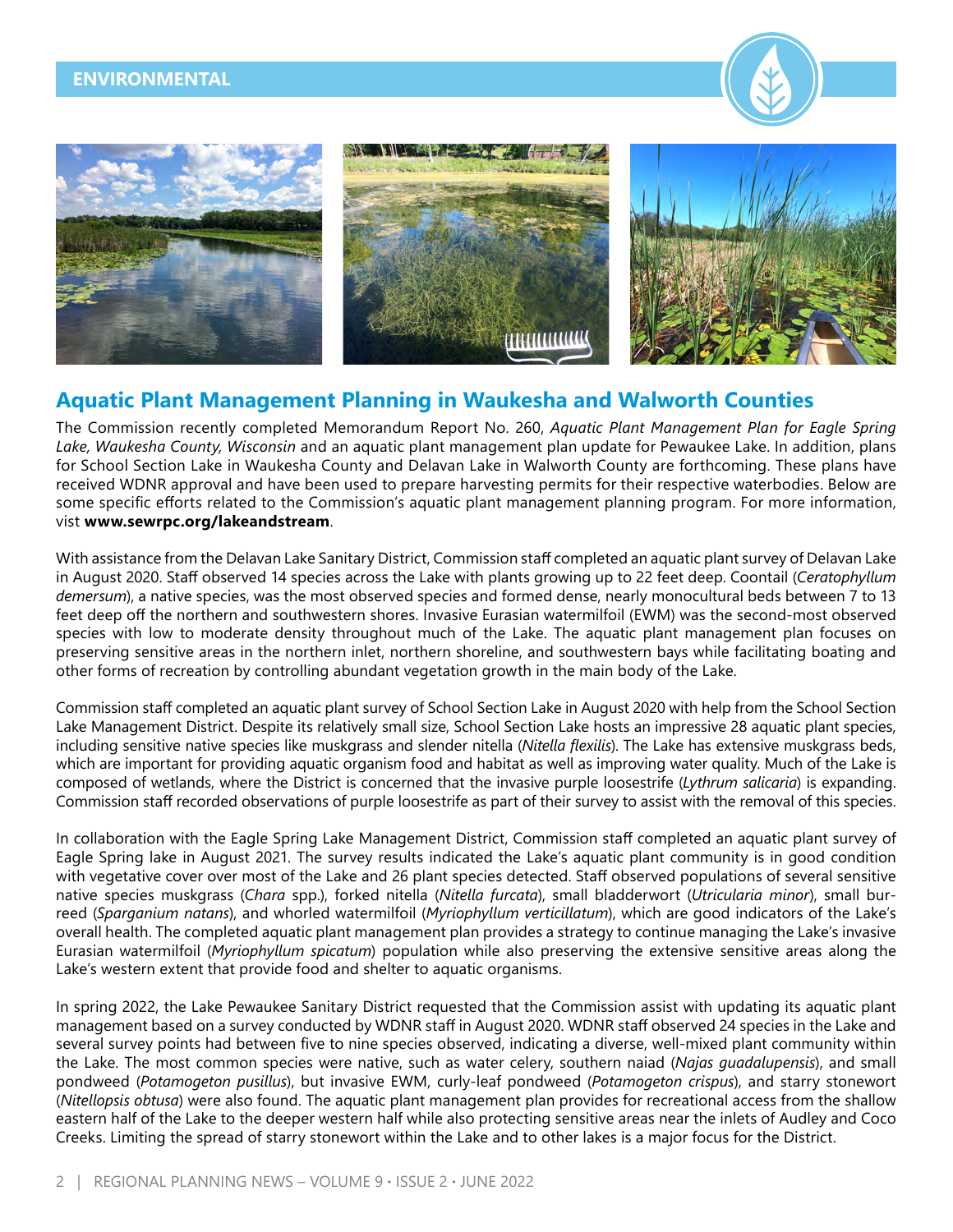

## <span id="page-2-0"></span>**FlexRide Milwaukee Update**

UW-Milwaukee and SEWRPC have continued the FlexRide Milwaukee on-demand transportation pilot study, supported by a \$1 million National Science Foundation grant and numerous partners. Since March, the FlexRide team has overseen service operations connecting Milwaukee residents to jobs at businesses in the Menomonee Falls and Butler area. As the pilot has progressed, the team has made changes in response to feedback and challenges encountered, including extending service hours and making significant service design improvements. Promotion of the service and alleviating barriers to riding the service have been a major focus and ridership has steadily grown. As of mid-June, over 400 eligible applicants have been accepted into the



pilot. About 2/3 are unemployed and 85% do not have access to a car. The FlexRide team continues to study how well the service helps connect these individuals to jobs, what improvements can be made, and how a successful service could be sustained after the pilot period ends this fall. For more information, including how to apply, visit **[www.flexridemke.com](https://www.flexridemke.com/)**.

# **Bridging the Last Mile Plan Completed**

*Bridging the Last Mile*, a plan identifying flexible transportation solutions in Southeastern Wisconsin, is now complete. The plan, led by MobiliSE and supported by Commission staff and the consulting firm HNTB, explores effective, viable workforce transportation services for businesses and their employees in southern Milwaukee County and eastern Waukesha County. These places have a significant number of well-paying jobs but are difficult to serve with fixed-route transit service, thus exacerbating workforce shortages. An important element of the plan was identifying how to implement and sustain transportation services, possibly through creation of a Transportation Management Association, or TMA, to oversee and coordinate mobility programs and services. The plan also identifies immediate steps that MobiliSE and its partners can take to close the last-mile gap, including supporting extension of the FlexRide pilot and providing on-demand service to Franklin Business Park and other parts of the Region, enabling employers to utilize on-demand services as an employee recruitment/retention tool, and aligning businesses to advocate for funding to expand fixed-route transit services in Milwaukee and Waukesha Counties. The plan was made possible by a group of funding partners led by Wisconsin Economic Development Corporation, the United Way of Greater Milwaukee and Waukesha County, along with Mandel Group, the City of Franklin, GRAEF, and the Milwaukee 7 Economic Development Partnership. To view the plan, visit MobiliSE's website at **[www.mobilisewi.org](http://www.mobilisewi.org)**.